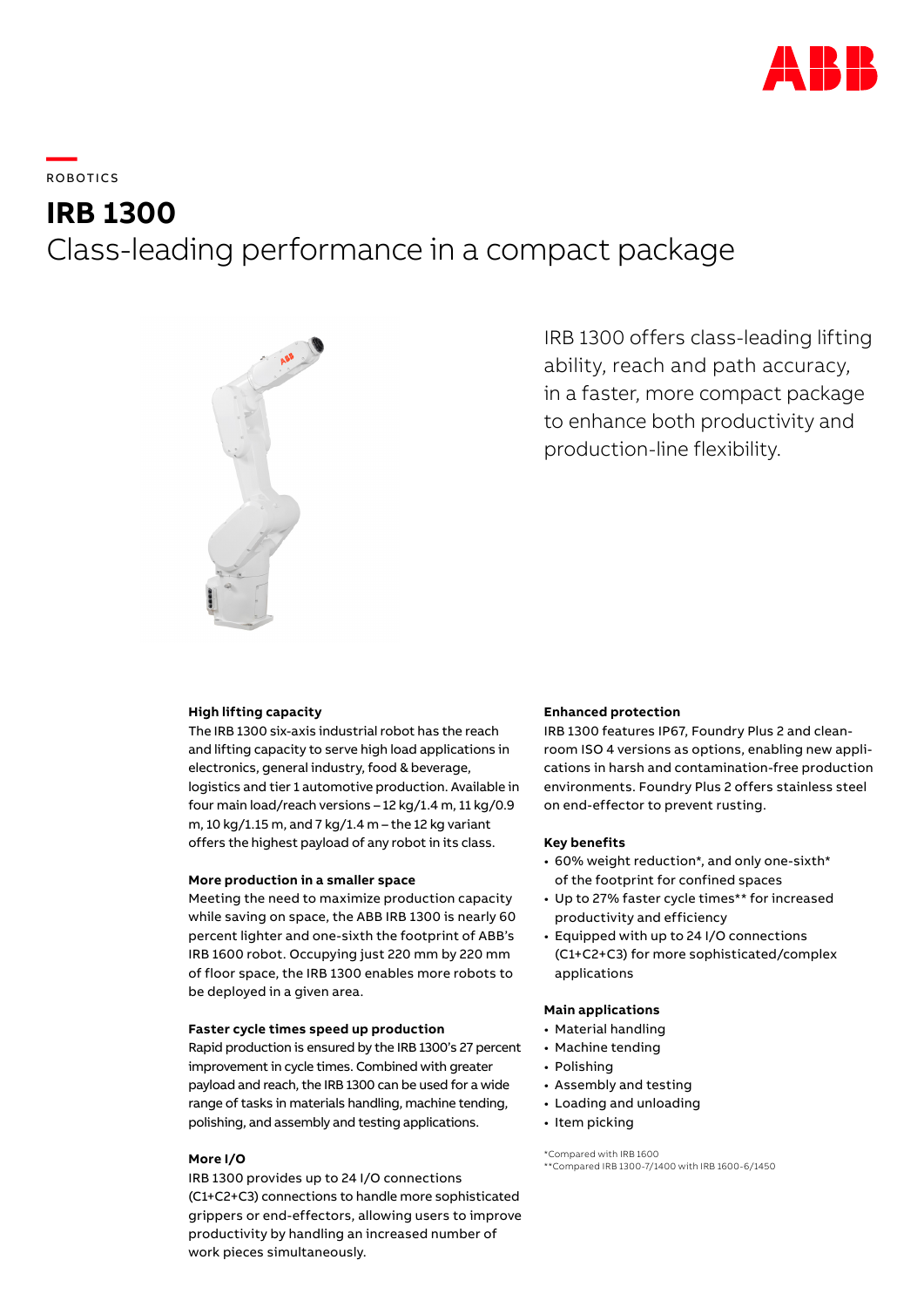

## **— Specification**

| Armload (kg)                                        | Payload (kg) | Reach (mm) | Robot version                      |
|-----------------------------------------------------|--------------|------------|------------------------------------|
|                                                     | 11           | 900        | IRB 1300-11/0.9                    |
| 0.5                                                 | 10           | 1150       | IRB 1300-10/1.15                   |
| 0.5                                                 | 7            | 1400       | IRB 1300-7/1.4                     |
| 0.5                                                 | 12           | 1400       | IRB 1300-12/1.4                    |
| 6                                                   |              |            | Number of axes                     |
| Standard IP40, Option: IP67, Foundry Plus 2         |              |            | Protection                         |
| Option ISO 4                                        |              |            | Cleanroom                          |
| Any angle <sup>1</sup>                              |              |            | Mounting                           |
| OmniCore                                            |              |            | Controllers                        |
| Up to 24 Signals (C1+C2+C3) on wrist (optional)     |              |            | Integrated signal and power supply |
| $6 \times 4$ air on wrist (Max, 6 Bar) <sup>2</sup> |              |            | Integrated air supply              |
| One 1000 Base-T ethernet port <sup>2</sup>          |              |            | Integrated ethernet                |

² Optional.

|                                                                   | IRB 1300-11/0.9 | IRB 1300-10/1.15 | IRB 1300-7/1.4 | IRB 1300-12/1.4 |
|-------------------------------------------------------------------|-----------------|------------------|----------------|-----------------|
| Performance according to ISO 9283                                 |                 |                  |                |                 |
| Position repeatability RP (mm)                                    | 0.02            | 0.023            | 0.03           | 0.05            |
| Pose stabilization time, PSt (s) within 0.1 mm<br>of the position | 0.28            | 0.27             | 0.38           | 0.56            |
| Path repeatability RT (mm)                                        | 0.08            | 0.04             | 0.07           | 0.04            |
| Cycle time <sup>3</sup>                                           |                 |                  |                |                 |
| 1 kg picking cycle 25* 300 * 25mm                                 | 0.42s           | 0.45s            | 0.45s          | 0.41s           |
| 2 kg picking cycle 25* 300 * 25mm                                 |                 |                  |                | 0.42s           |
| Physical                                                          |                 |                  |                |                 |
| Dimensions robot base (mm)                                        |                 |                  |                | 220x220         |
| Weight (kg)                                                       | 75              | 77               | 79             | 79              |